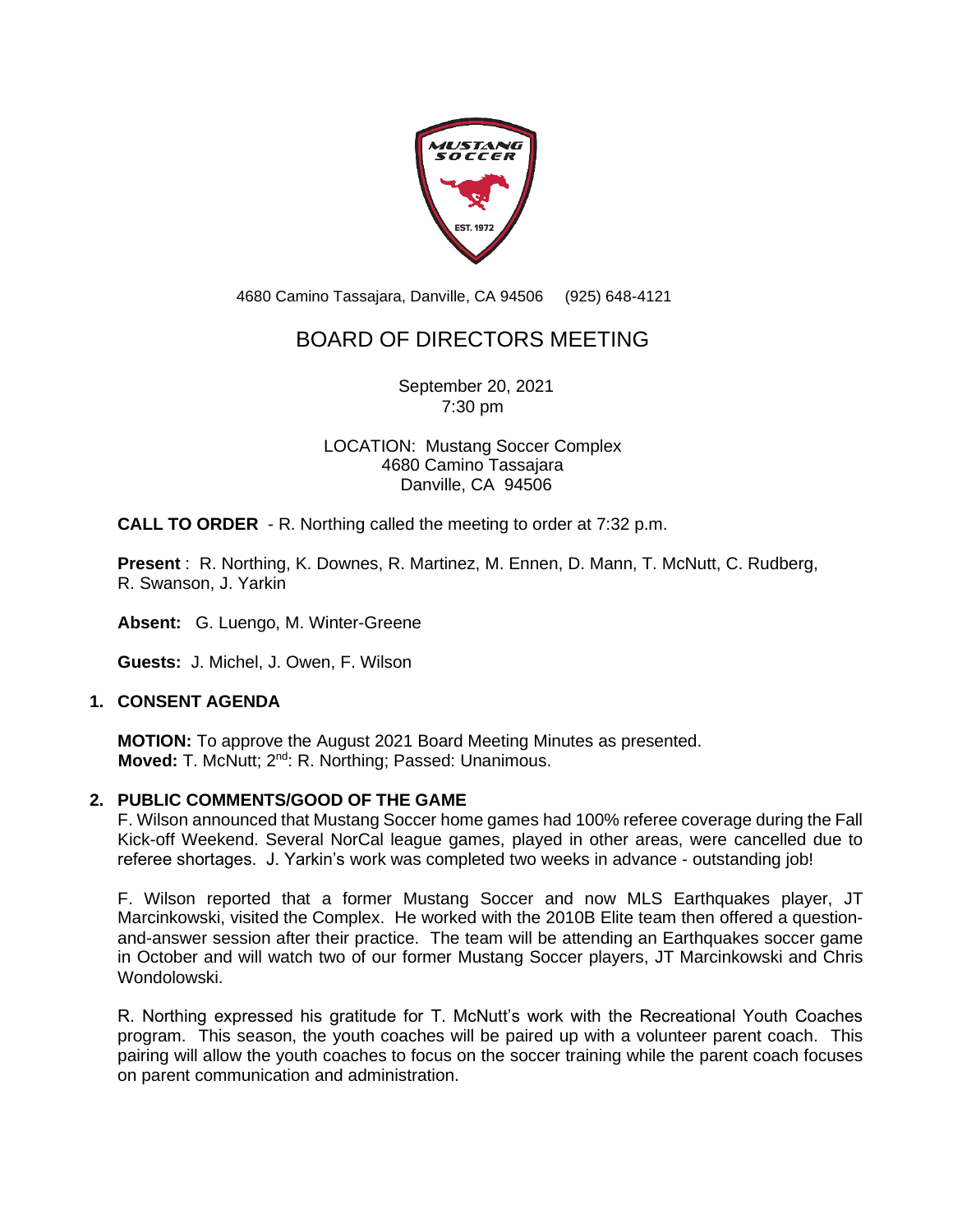# **3. AGENDA ITEMS**

# **3.1. AGM Reminder**

R. Northing provided a reminder of the Annual General Meeting (AGM) which is scheduled for Monday, November 15<sup>th</sup> at 7 p.m. The AGM will be held in the MSC upstairs conference room. Individually wrapped cookies and water will be provided this year.

The following awards which will be given at the AGM were discussed:

- Linda Ziemba Award: Volunteer of the Year Award in recognition for a person who generously volunteered their time and energy on behalf of the youth of the Mustang Soccer League
- Rick Samson Award: Alcaffodio/Volunteer Award for the Competitive Elite Youth Athletes
- Bob Oxenburgh "Honor the Game" Award: Presented to the individual who best exemplifies the spirit of honoring the game through their actions and sportsmanship, demonstrating to the children of youth that the game and it's values are more important than a victory. This award goes back to when PCA started in 1998 at Stanford. The idea is not to win at any cost. PCA wants every coach to be a double goal coach - winning and teaching life lessons.
- Kinnear Award: Competitive Coach of the Year selected by the Coaching Directors
- Referee Awards: Male Youth Referee & Female Youth Referee, and Mike Shimansky Adult Referee of the Year Award - selected by Justin Yarkin, Referee Director
- Student Athlete Awards (SAA): Student Athlete Application Deadline: October 15<sup>th</sup> Selected by SAA Committee

Board members were reminded to consider recipients for the above awards. These nominee names will be further discussed and award recipients determined during the October Board meeting. A reminder email to send nominee names to J. Michel will be sent a week prior to the Board meeting.

In addition, those volunteers to be recognized at the AGM with their names being printed in the program, should be forwarded to S. Ahn by October 15.

# **3.2. Nominating Committee Update**

C. Rudberg reported that four of the five Nominating Committee members have been selected. Those four Nominating Committee members are S. Blackman, R. Wodehouse, K. Cesio and C. Rudberg. The fifth Nominating Committee member will be selected at next week's meeting by the four members. G. Luengo assisted with the Nominating Committee timeline. A separate email to membership will be sent this week to only include the important topics of Board interest and Student Athlete Award Applications. In addition, social media platforms will be used to spread the messages.

After the August Closed Session Board meeting, the Board positions now up for election at the November AGM are:

- Vice President
- Recreational Director, Boys
- Parliamentarian

The 2021 Nominating Committee will continue with their work, and their slate will be finalized and emailed by October  $15<sup>th</sup>$  - within 30 days of the AGM on November  $15<sup>th</sup>$ .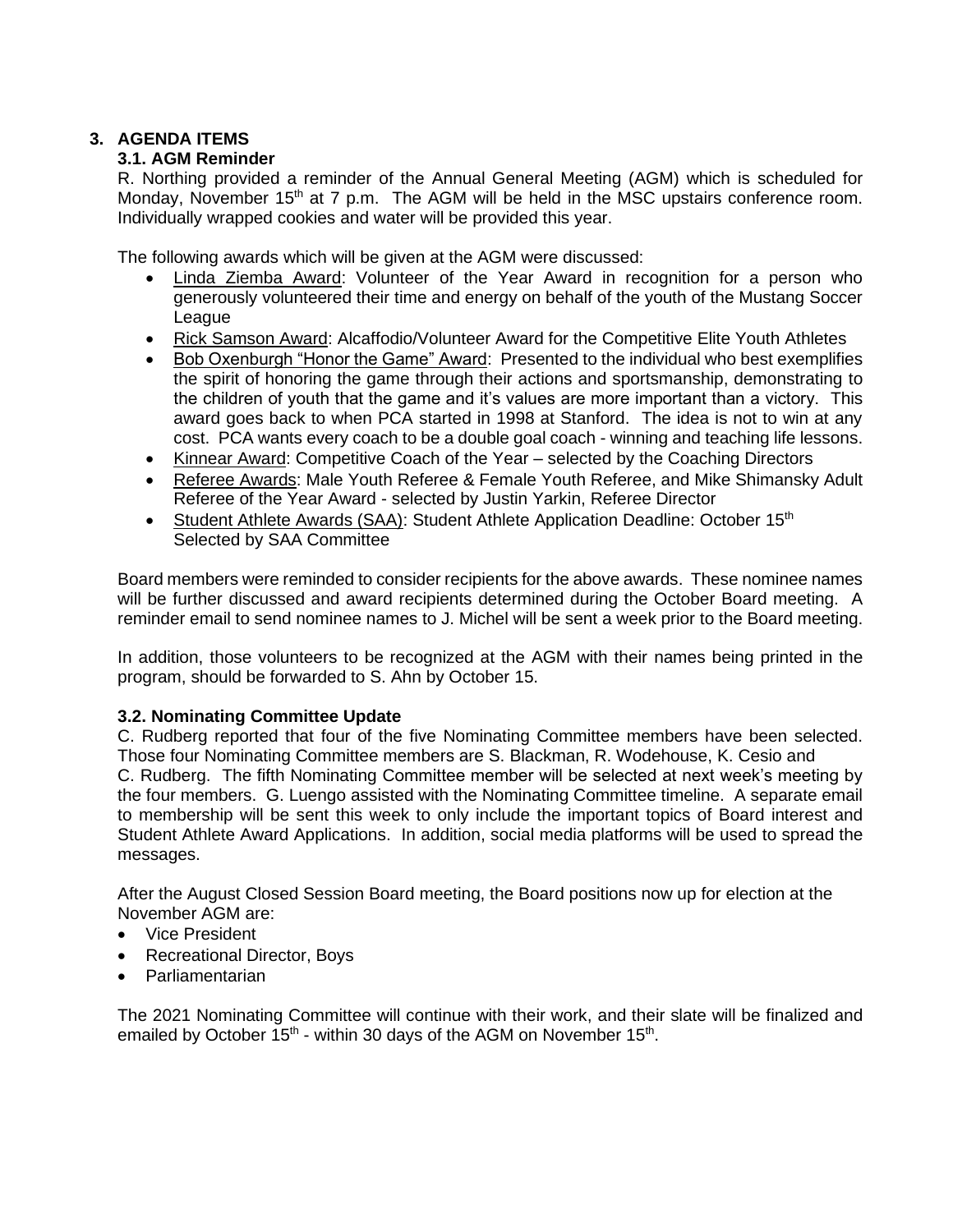#### **3.3. Tournament Update**

R. Northing reported that the Executive Committee held a September meeting with G. Luengo. He provided a Stampede Tournament update with suggested approaches for future tournaments. An outsourcing option was discussed. This approach would require a Tournament Liaison since pre work will still be involved. Pre work would include reservation of field and portable units, physical equipment and tent delivery, along with goal setups. Tournament fees would be increased to cover these outsourced costs. The outsourcing approach will be utilized for our next tournament, Winter Turf. This event is a smaller scale tournament and is planned for mid December 2021.

J. Yarkin suggested a new future tournament event format - a larger scale soccer tournament hosted by Mustang Soccer and nearby local soccer clubs. F. Wilson mentioned that this type of large scale tournament, Silver/Bronze Tournament, was conducted about seven years ago between Mustang Soccer, Pleasanton and Walnut Creek. If we decided to begin a new larger scale tournament, we would want to be responsible for hosting the tournament games for the top teams. Many logistics would be determined with advance planning based upon field locations, participating Clubs, and determining where differerent levels would play.

### **3.4. Registration Update for 2022 and Budget Update**

R. Martinez reported that current registration numbers are 4,178 as of September 18, which is in line with our precovid registrants of 4,281. Our financials are in line to breakeven. More in depth analysis and cash flow projections are in progress for fiscal year end January 31, 2022.

Soccer trends, such as Super Teams being formed in San Jose and MLS Next Platform, were discussed. Super teams groups charge players much higher fees in the range of \$7-8k to cover their higher salary overhead costs. Those teams part of the MLS Next platform may play only 3 MLS type competition games which is not always regional travel. More out of state travel will occur. Our players want to play high school soccer, which MLS Next players are not allowed.

As we enhance our training programs, maintain quality coaches and retain great athletes, we will have continued success. Recently, Henry Foulk was hired at Mustang Soccer to differentiate our goalkeeping program. This type of coach and program addition will bring and keep high caliber players at Mustang.

### **3.5. Executive Director Update, Current Covid Status, and Fall Season Kick-off**

F. Wilson discussed that the coaching directors are examining ways to assist coaches by enhancing our player development program while also retaining our coaching staff. Five year forecasting is in progress to solidify Mustang Soccer as the destination soccer club and move forward as such.

F. Wilson discussed that there was an uptick in covid cases through the community and schools as predicted with the start of school in August. He is continuing to track and contact parents at Mustang Soccer based upon a Mustang Soccer Covid-19 Reporting Form located on our website. Approximately 65 kids have been tracked. No single covid transmission has occurred on the soccer fields that we have seen. Our covid protocols have been aligned with the school. Recently, covid cases have been shrinking as we move into the cold and flu season.

Fall Season Kick Off has begun as teams are playing soccer games at all levels. Recreational and RecPlus teams are participating in the Fall season as we come out of a no rec game play due to the covid pandemic. We have began playing league games for our Competitive teams. After the first weekend, there were a few teams which did not put away their equipment as they were the last game of the day. We had no issues with equipment this past weekend.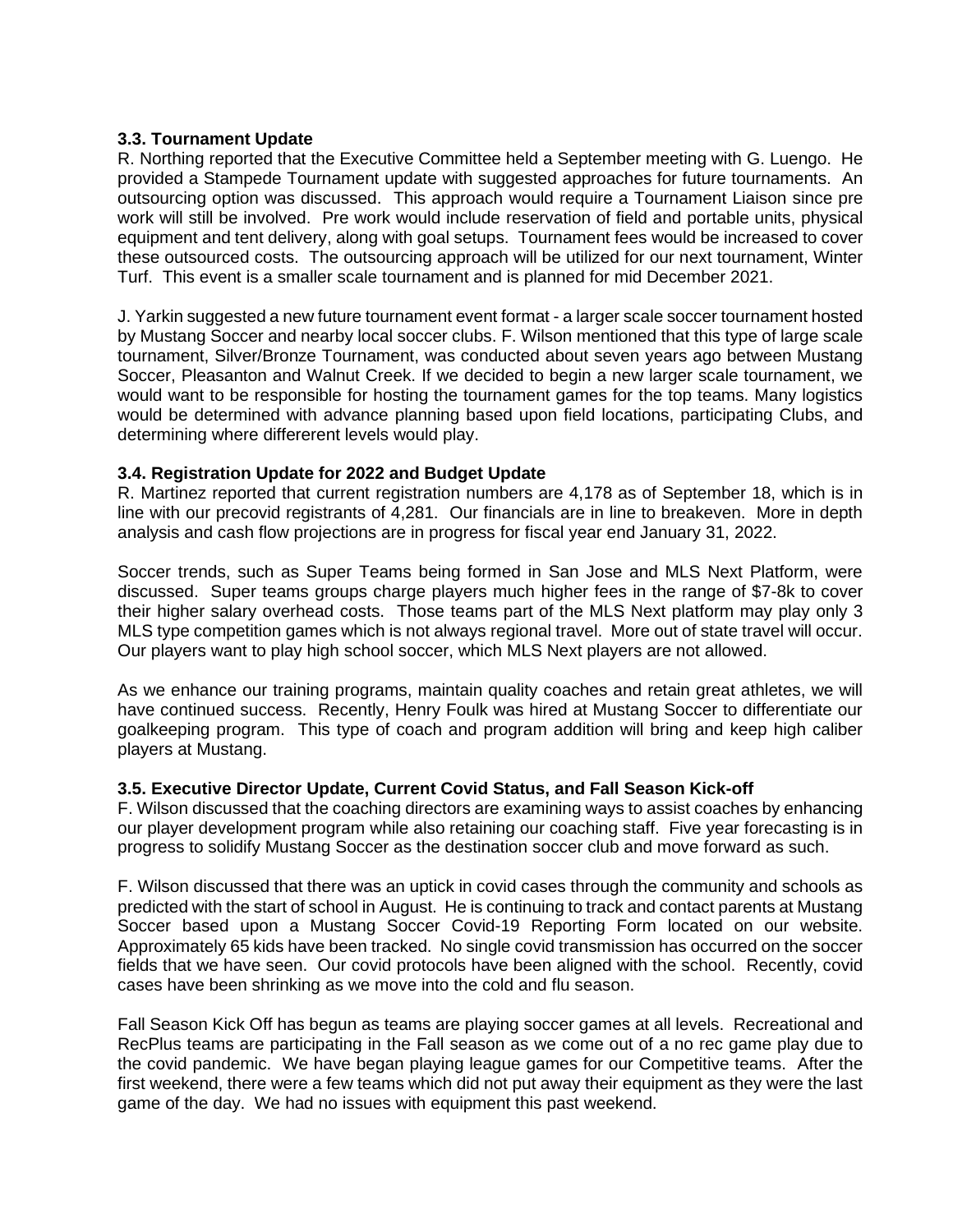### **4. COMMITTEE REPORTS**

## **4.1. Honor the Game**

Five red cards were given by the referees. Three of these red cards were in one game, with two Mustang soccer players receiving them. These are good learning opportunities for our players. J. Yarkin will be following up with referees for training purposes.

# **5. OLD BUSINESS**

### **5.1. Futsal Plans**

F. Wilson announced that Mustang Soccer would be partnering up with Enrique Periera and competitive futsal. Enrique Periera is part of Diablo Fusal and is a phenomenal futsal trainer. With this access to one of the best futsal trainers, he will provide his futsal expertise to the Mustang Soccer community.

Mustang Soccer future futsal plans:

- Incorporate futsal into our competitive programs (U8 to U12/14) by offering an additional futsal practice day each week. Future program fee increase will absorb these futsal costs.
- Move the program in-house by offering supplemental trainings 3 to 4 times per year in the June and December timeframes. Fees will be charged outside of program fees.
- Participate in Diablo Futsal League. Fees will be charged outside of program fees.
- Continue participation in Diablo Futsal Champions Cup series.

We will purchase an all weather oudoor futsal court that will be placed at the MSC in the upper field grass section. Referees would be needed and trained for these futsal games.

### **5.2. Marketing and Communications**

R. Northing reminded members that M. Durkee is a resource and to continue utilizing her for future communications. For important information, a separate communication will be sent in order prevent diluting with long emails. J. Yarkin added that he has recently been working with M. Durkee on referee material which was sent out immediately.

### **5.3. Competitive Elite & Premier Update**

D. Mann reported that Directors are in the process of revamping their own board reports. Attendance with Comp Elite third team players has been a challenge for our coaches. Premier teams have strong players that could be playing at the Competitive Elite level. We will continue to examine the U9-U12 player pool in the future. We should encourage those players to move up to Elite if the player is capable of that level of play; however, some families do have a particular reason for staying at the Premier level.

Directors are working on a One Vision Methodology and Coach Development. This information will be provided to M. Durkee in order to assist in creating a one to two page summary.

### **5.4. Rec Update**

Fall season games started on September 11<sup>th</sup>. A few coaches needed assistance in locating gamecards and entering game scores, but no calls from parents or coaches have been received.

During a U12 girls game, two players from the same team broke their arms. That particular age group could not be broken out as age specific since there were not enough players. Parent referees tended not to be vocal during the game. Board discussion followed. Younger paid referees may not be the solution; possibly more parents on team volunteer to referee games.